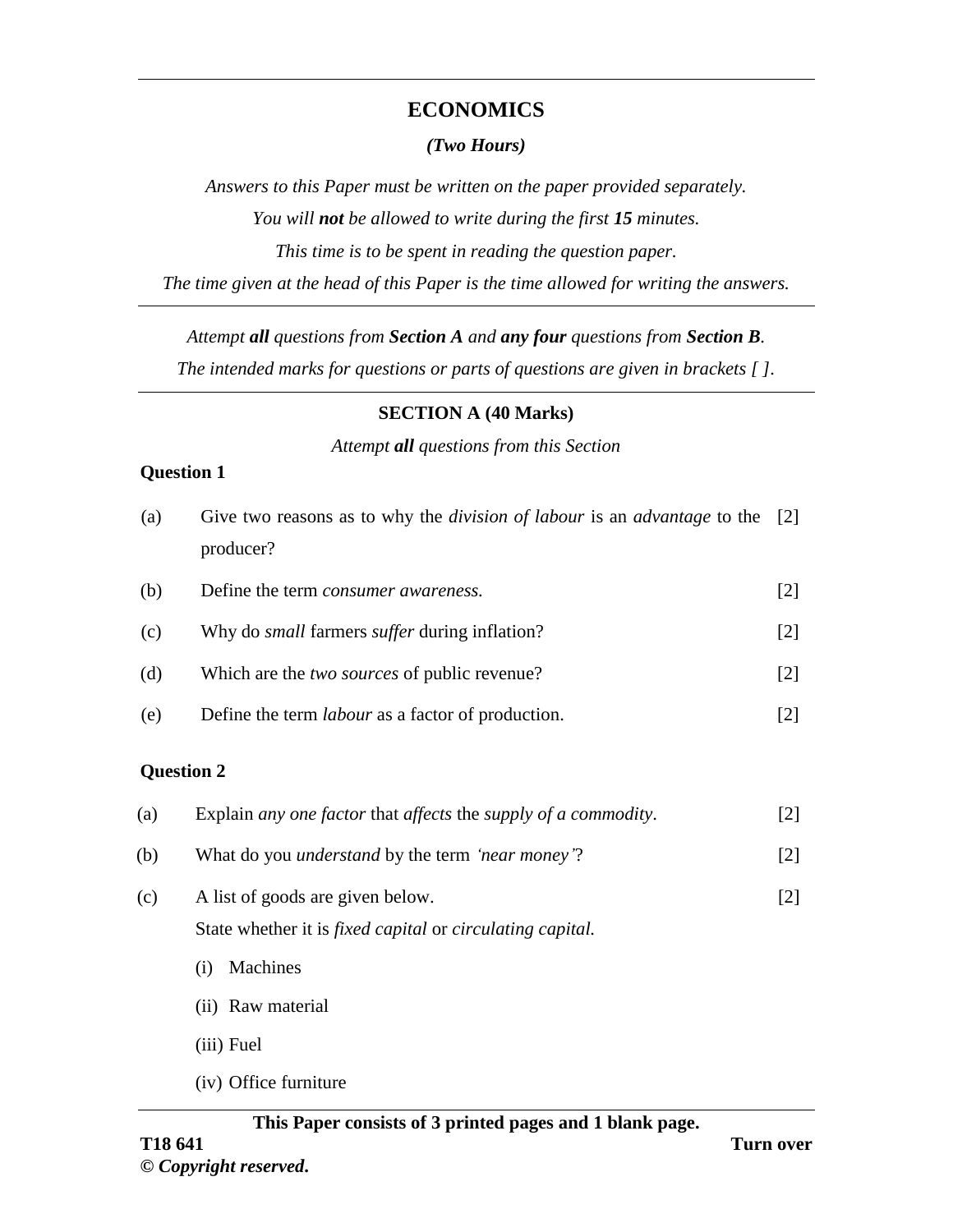| (d) | With the help of <i>an example</i> explain the term <i>productive debt</i> . | $\lceil 2 \rceil$ |
|-----|------------------------------------------------------------------------------|-------------------|
| (e) | Explain <i>any two</i> characteristics of capital.                           | $\lceil 2 \rceil$ |

#### **Question 3**

| (a) | How is land <i>different</i> from labour?                       | [2]   |
|-----|-----------------------------------------------------------------|-------|
| (b) | Draw <i>a diagram</i> showing a perfectly elastic demand curve. | $[2]$ |
| (c) | With help of an example explain the term complementary goods.   | $[2]$ |
| (d) | Name any two sources of external debt for India.                | $[2]$ |
| (e) | Differentiate between creeping and running inflation.           | 2     |

### **Question 4**

| (a) | Mention two ways by which <i>efficiency</i> of labour can be improved.                   | $\lceil 2 \rceil$ |
|-----|------------------------------------------------------------------------------------------|-------------------|
| (b) | What does the term 'nationalisation of banks' mean?                                      | $\lceil 2 \rceil$ |
| (c) | Why is India considered to be in a <i>virtual debt trap</i> ?                            | $\lceil 2 \rceil$ |
| (d) | Give any two reasons for giving the monopoly right of note issue to the<br>Central Bank. | $\lceil 2 \rceil$ |
| (e) | Mention <i>any two</i> duties of a consumer.                                             |                   |

### **SECTION B (40 Marks)**

*Attempt any four questions from this Section*

### **Question 5**

| (a) | <i>Give any five differences between product and process based division of</i> | $\lceil 5 \rceil$ |
|-----|--------------------------------------------------------------------------------|-------------------|
|     | labour.                                                                        |                   |

(b) Explain *any five rights of the consumers* as accepted by the Indian law. [5]

### **Question 6**

| (a)            | How do the manufacturers and traders <i>exploit the</i> consumers?                                                                     |  |
|----------------|----------------------------------------------------------------------------------------------------------------------------------------|--|
| $(1. \lambda)$ | $\Gamma$ and the definition of the continuous continuity of $\Gamma$ and $\Gamma$ and $\Gamma$ and $\Gamma$ $\Gamma$ $\Gamma$ $\Gamma$ |  |

(b) Explain the role of *an entrepreneur* in the *economic development* of the country. [5]